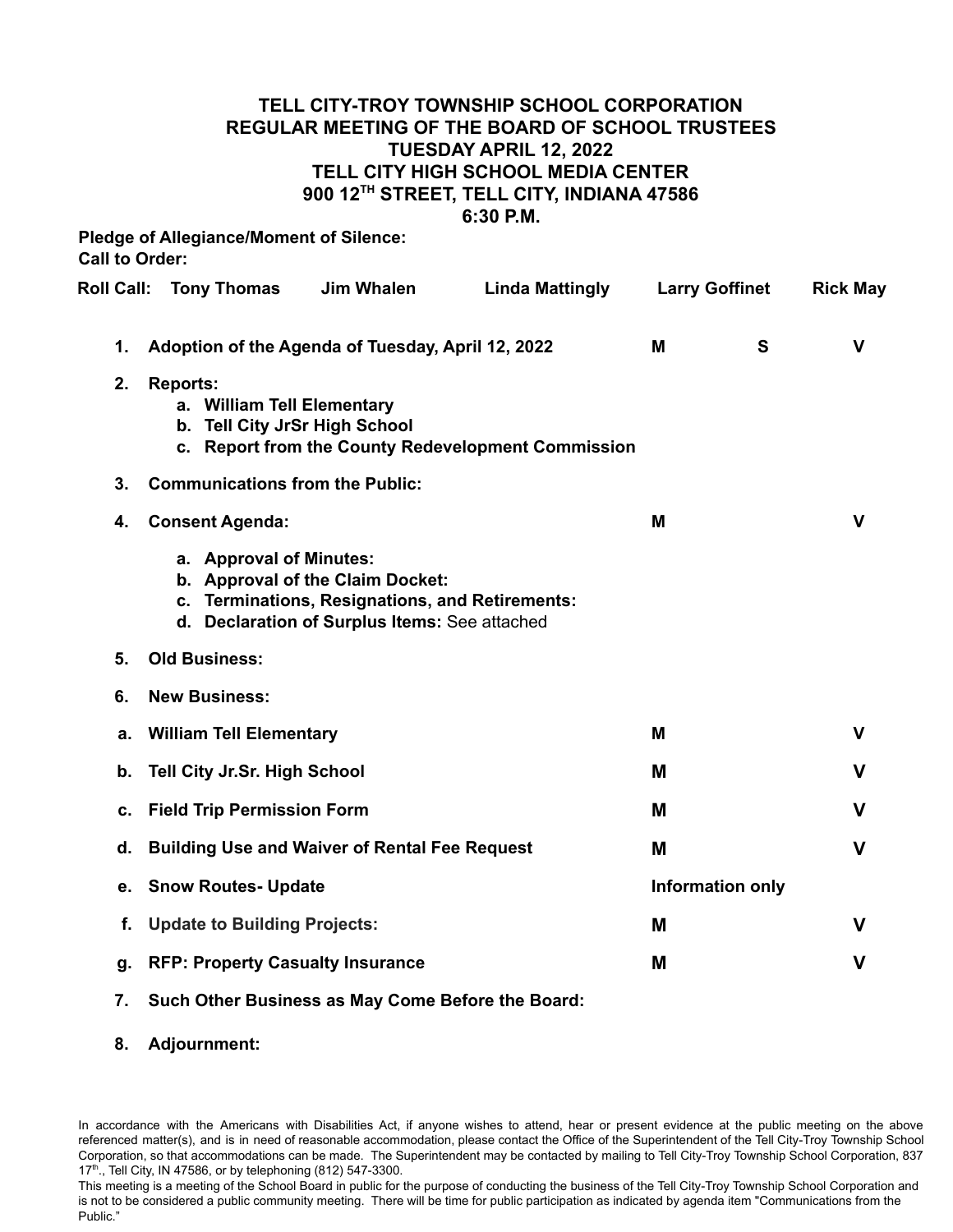| Equipment               | Serial Number  | Equipment                        | <b>Serial Number</b> |
|-------------------------|----------------|----------------------------------|----------------------|
| Samsung 303C ChromeBook | 0UG99FCDB23033 | Tangent Pendant 5161<br>Computer | C139241024           |
| Samsung 303C ChromeBook | HY3A91KD734822 | Tangent Pendant 5161<br>Computer | C139241008           |
| Samsung 303C ChromeBook | HY3A91JD701907 | Tangent Pendant 5161<br>Computer | C139241012           |
| Samsung 303C ChromeBook | HY3A91KD735247 | Tangent Pendant 5161<br>Computer | C139241020           |
| Samsung 303C ChromeBook | HY3A91JD303093 | Tangent Pendant 5161<br>Computer | C139241007           |
| Lenovo N22 ChromeBook   | LR05EUQM       | Tangent Pendant 5161<br>Computer | C139241029           |
| Lenovo N22 ChromeBook   | LR05EVAA       | Tangent Pendant 5161<br>Computer | C139241030           |
| Lenovo N22 ChromeBook   | LR05ESGN       | Tangent Pendant 5161<br>Computer | C139241018           |
| Lenovo N22 ChromeBook   | LR05EMWZ       | Tangent Pendant 5161<br>Computer | C139241027           |
| Lenovo N22 ChromeBook   | LR066DPX       | Tangent Pendant 5161<br>Computer | C139241015           |
| Dell 11 3180 chromeBook | HNMZ0G2        | Tangent Pendant 5161<br>Computer | C139241001           |
| Dell 11 3180 chromeBook | 3JP51G2        | Tangent Pendant 5161<br>Computer | C139241022           |
| Dell 11 3180 chromeBook | GVY41G2        | Tangent Pendant 5161<br>Computer | C139241017           |
| Dell 11 3180 chromeBook | D1S41G2        | Tangent Pendant 5161<br>Computer | C139241005           |
| Dell 11 3180 chromeBook | 5HV31G2        | Tangent Pendant 5161<br>Computer | C139241016           |
| Dell 11 3180 chromeBook | 9CS71G2        | Tangent Pendant 5161<br>Computer | C139241021           |
| Dell 11 3180 chromeBook | 66JY0G2        | Tangent Pendant 5161<br>Computer | C139241009           |
| Dell 11 3180 chromeBook | 31GZ0G2        | Tangent Pendant 5161<br>Computer | C139241013           |
| Dell 11 3180 chromeBook | DXR7ZM2        | Tangent Pendant 5161<br>Computer | C139241010           |

In accordance with the Americans with Disabilities Act, if anyone wishes to attend, hear or present evidence at the public meeting on the above referenced matter(s), and is in need of reasonable accommodation, please contact the Office of the Superintendent of the Tell City-Troy Township School Corporation, so that accommodations can be made. The Superintendent may be contacted by mailing to Tell City-Troy Township School Corporation, 837 17<sup>th</sup>., Tell City, IN 47586, or by telephoning (812) 547-3300.

This meeting is a meeting of the School Board in public for the purpose of conducting the business of the Tell City-Troy Township School Corporation and is not to be considered a public community meeting. There will be time for public participation as indicated by agenda item "Communications from the Public."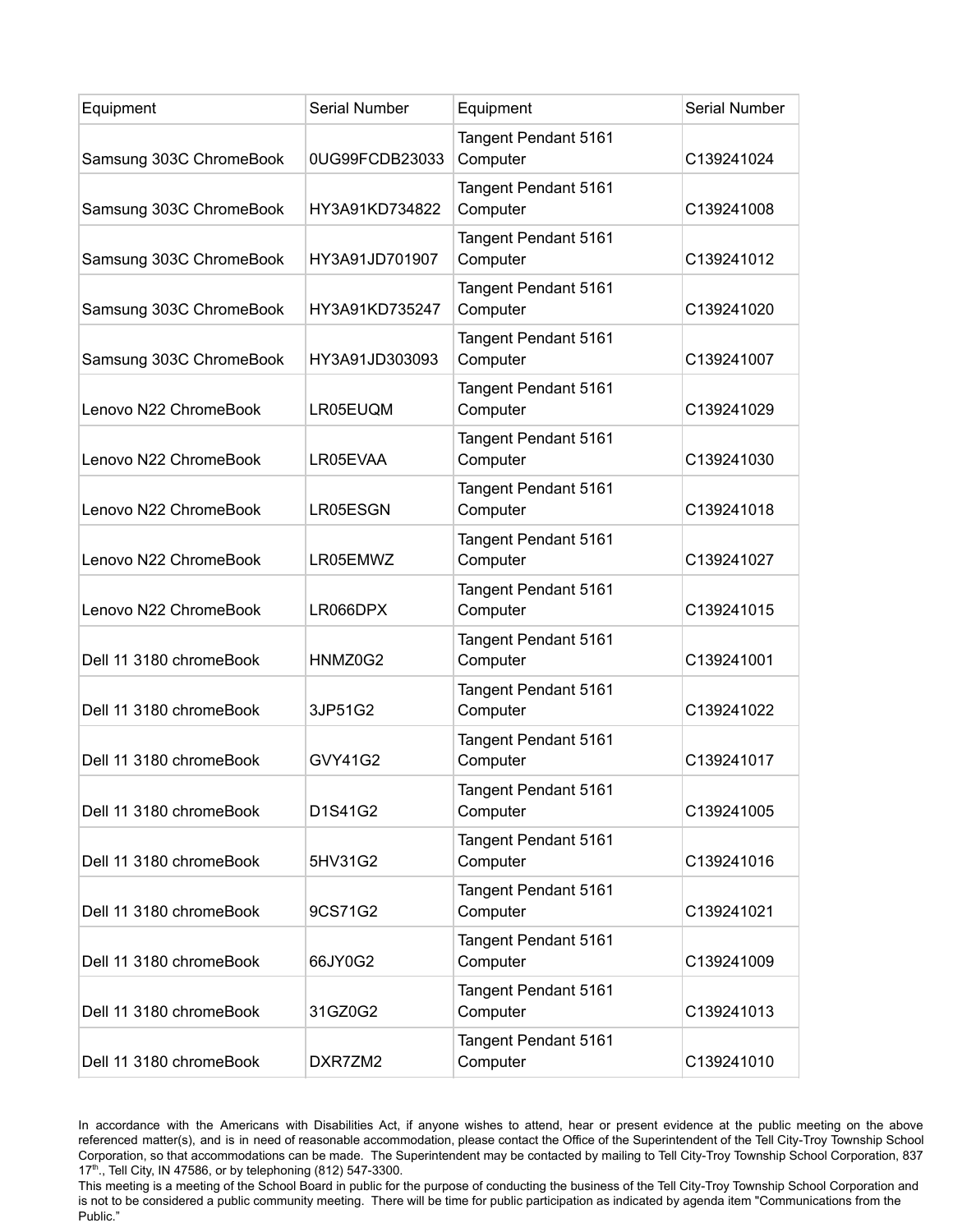| Dell 11 3180 chromeBook            | DYM3ZM2             | Tangent Pendant 5161<br>Computer | C139241014                 |
|------------------------------------|---------------------|----------------------------------|----------------------------|
| Dell 11 3180 chromeBook            | 8QR6ZM2             | Tangent Pendant 5161<br>Computer | C139241006                 |
| Dell 11 3180 chromeBook            | BRFZ0G2             | Tangent Pendant 5161<br>Computer | C139241011                 |
| Dell 3100 ChromeBook               | 9Q1QYW2             | Tangent Pendant 5161<br>Computer | C139241026                 |
| Dell 11 Chromebook                 | 2N9NJ42             | Tangent Pendant 5161<br>Computer | C139241023                 |
| Dell 11 Chromebook                 | 4S9NJ42             | Tangent Pendant 5161<br>Computer | C139241025                 |
| Dell 11 Chromebook                 | 5T9NJ42             | Tangent Pendant 5161<br>Computer | C139241007                 |
| Apple Ipad model ME276II/A         | F9FPF16FFCM5        | Tangent Pendant 5161<br>Computer | C139241002                 |
| Apple Ipad Air                     | DMPNV6UHFK10        | Tangent Pendant 5161<br>Computer | C139241003                 |
| Apple Ipad Air                     | DMPNVCHDFK10        | Tangent Pendant 5161<br>Computer | C139241019                 |
| Apple Ipad Air                     | DMPNVCBWFK10        | Tangent Pendant 5161<br>Computer | C13C271021                 |
| Apple Ipad 2                       | <b>DMRGPKFADFHW</b> | Tangent Pendant 5161<br>Computer | C13C271016                 |
| Kyocera 1300d Printer              | XVB8404731          | Tangent Pendant 5161<br>Computer | C139241004                 |
| Kyocera 1300d Printer              | XVB8404581          | Tangent Pendant 5161<br>Computer | C13A211023                 |
| Kyocera 1300d Printer              | XVB8404919          | Tangent Pendant 5141<br>Computer | P9914895                   |
| Kyocera 1300d Printer              | XVB8404575          | Tangent Penfsny 5045<br>Computer | C7610310                   |
| Kyocera 1300d Printer              | XVB7Z00780          | Nu 21" monitor                   | L921G0714001<br>0198       |
| Kyocera 1300d Printer              | XVB8404730          | Acer 17" monitor                 | ELT560412262<br>50070F4300 |
| HP ScanJet Scanner 6200C           | SG8BA110KD          | Nu 17" monitor                   | 9L711V400110<br>816DY00055 |
| HP Procurve 2650 Network<br>Switch | CN716SD1PV          | Nu 17" monitor                   | L711V0716011<br>0467       |
|                                    |                     |                                  |                            |

In accordance with the Americans with Disabilities Act, if anyone wishes to attend, hear or present evidence at the public meeting on the above referenced matter(s), and is in need of reasonable accommodation, please contact the Office of the Superintendent of the Tell City-Troy Township School Corporation, so that accommodations can be made. The Superintendent may be contacted by mailing to Tell City-Troy Township School Corporation, 837 17<sup>th</sup>., Tell City, IN 47586, or by telephoning (812) 547-3300.

This meeting is a meeting of the School Board in public for the purpose of conducting the business of the Tell City-Troy Township School Corporation and is not to be considered a public community meeting. There will be time for public participation as indicated by agenda item "Communications from the Public."